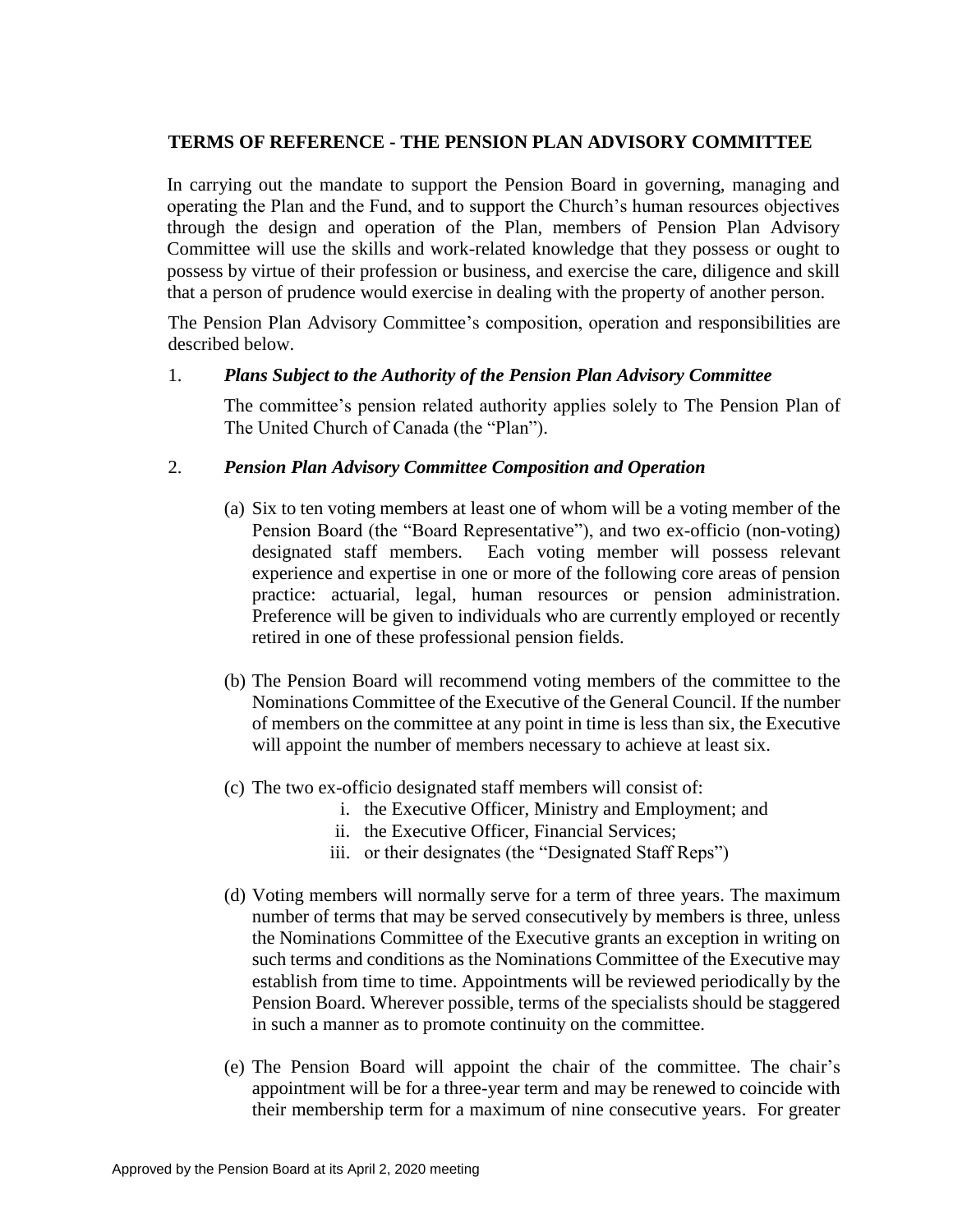clarity, if a member of the Pension Plan Advisory Committee is appointed as chair after completing part of their term, their first term as chair will end coincident with the end of their membership term.

- (f) No person will be eligible to serve as a voting member if he or she is a member of the General Council Office staff.
- (g) The committee will meet at least four times a year and will adopt meeting processes and procedures.
- (h) A meeting will be properly constituted only if a majority of the voting members are present in person or participating by means of a telephone, video conference or other technology.
- (i) No proxies will be permitted at any time. However, another voting member of the Pension Board may attend as an alternate Board Representative.
- (j) No motion at a meeting will be adopted unless it receives an affirmative vote from a majority of the voting members of the committee participating in the meeting. Should a motion be proposed by circulating hard copies, use of e-mail, or comparable technologies outside of a meeting, it will not be adopted unless it receives an affirmative vote from a majority of all voting members of the committee.
- (k) In the event the chair cannot attend a particular meeting, the chair may appoint an acting chair in advance or the remaining members present will appoint a member to act as acting chair for the purposes of that meeting.
- (l) Members are entitled to reimbursement from the Fund of reasonable expenses incurred personally in the conduct of their duties, in accordance with the Pension Board's expense chargeback policy.

## 3. *Pension Plan Advisory Committee Responsibilities*

The Pension Plan Advisory Committee has responsibilities in the following areas.

### General governance:

- (a) Recommend to the Pension Board, any changes to the pension governance policies which relate specifically to Plan design, funding and administration;
- (b) assist the Pension Board in its oversight of:
	- (i) compliance with all Plan design, funding and administration policies adopted by the Pension Board, the Pension Plan Advisory Committee and the Executive;
	- (ii) compliance with legislation;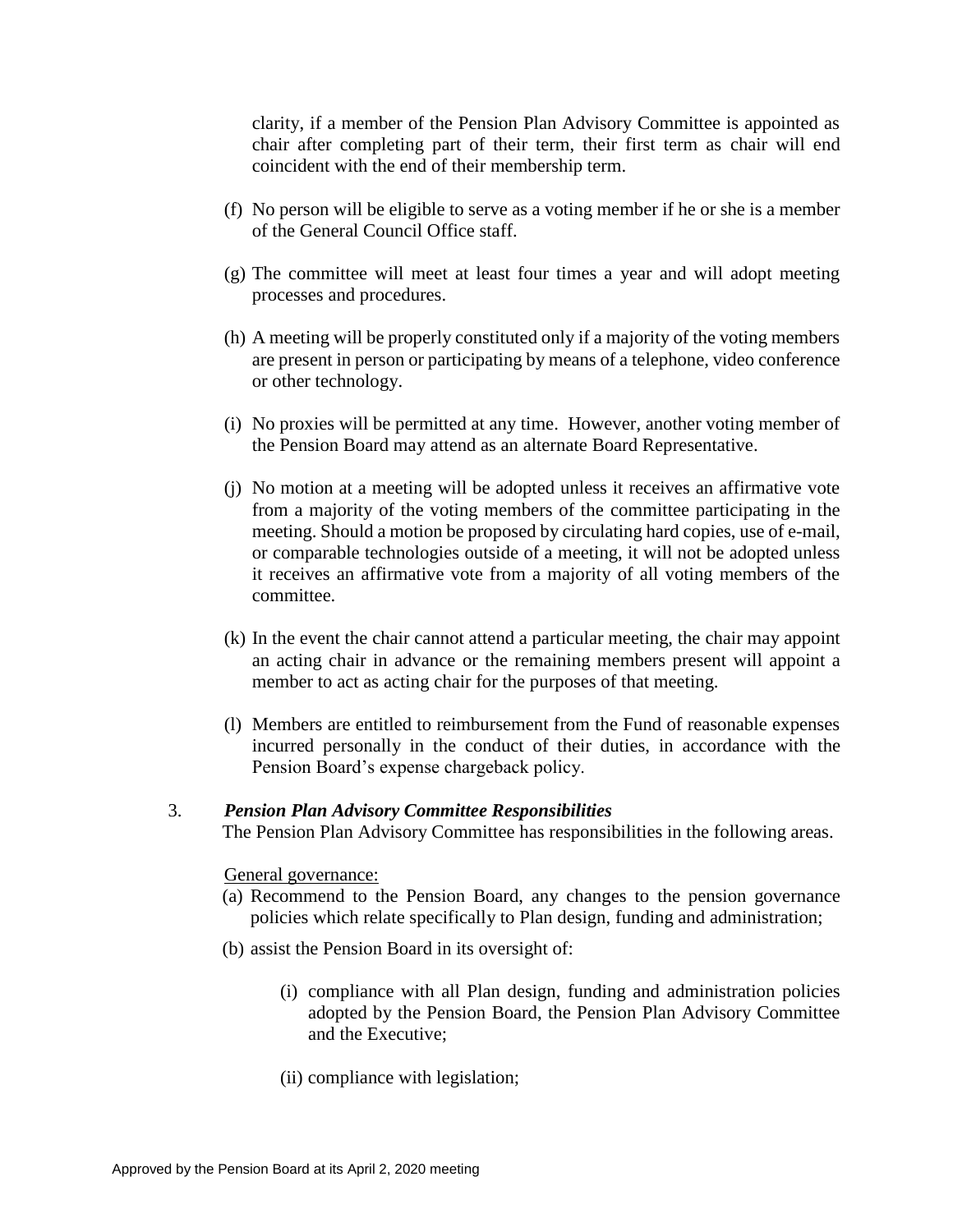(iii)compliance with the Code of Conduct for the Plan and the Fund; and

(iv)compliance with the committee's Terms of Reference.

Plan design:

- (a) Recommend to the Pension Board the establishment of any new retirement arrangements or termination of the existing Plan;
- (b) recommend to the Pension Board Plan amendments including any ad hoc increases in Plan benefits;
- (c) provide oversight to ensure that documents and reports relating to Plan amendments required by applicable legislation are filed with the regulators; and
- (d) recommend to the Pension Board modifications or refinements to Plan design.

#### Plan funding:

- (a) Recommend to the Pension Board the Plan's funding policy;
- (b) approve the economic, financial and demographic assumptions and the methods employed to calculate the value of the Plan's assets and liabilities, consistent with the Plan's funding policy;
- (c) review the consistency of the Plan's funded status with the funding policy and the compliance of the contribution amounts deposited to the Fund with the recommendations in the actuarial valuation report and cost certificates;
- (d) recommend to the Pension Board the actuarial valuation reports and cost certificates;
- (e) recommend to the Pension Board, any changes to contribution levels for pastoral charges and other participating employers and/or Plan members;
- (f) provide oversight to ensure that funding related documents and reports that are required by applicable legislation are filed with the regulators; and
- (g) recommend to the Pension Board, modifications or refinements to Plan funding.

Plan administration:

- (a) Recommend to the Pension Board Plan administration policies;
- (b) decide matters of Plan interpretation (including the payment of benefits) referred to the committee by staff, and to initiate the review of staff decisions